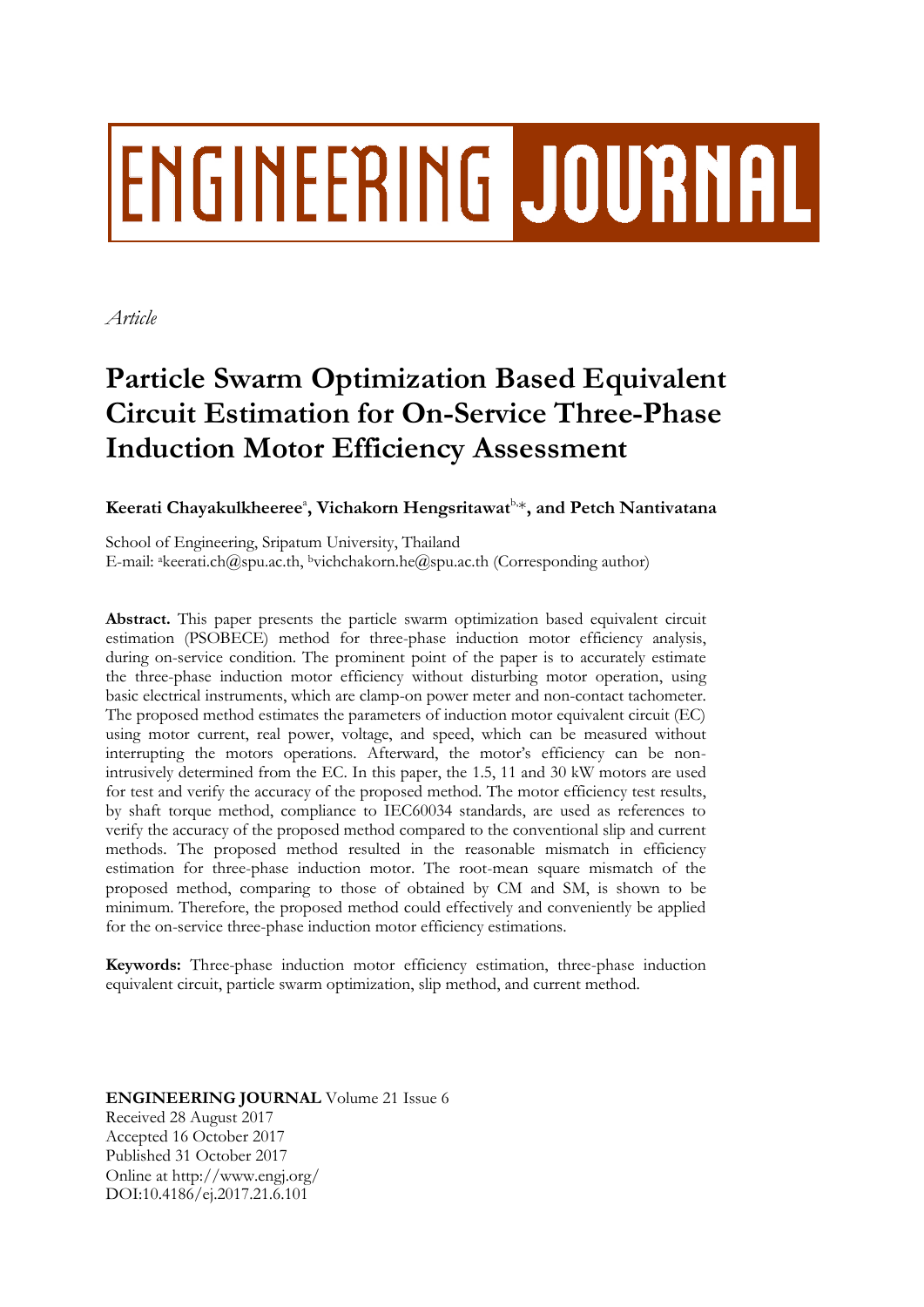# **1. Introduction**

Nowadays, induction motors are widely used in industrial systems and machines, due to its simplicity and convenience. Induction motors share the high electricity used in both industrial and commercial sectors. Therefore, the efficiencies of induction motor are continuously increased to response to the energy conservation manner. It is not attractive to interrupt the motors operation and transport them to the laboratory for efficiencies determination. Therefore, in the high efficiency motor replacement program, the main difficulty of is to measure the efficiency of the existing motor without intrusion, in order to obtain the acceptable economic analysis. The reasonable method for induction motor efficiency determination during on-service condition is, then, beneficially for the economic analysis of high efficiency motor replacement program.

The accurate induction motor efficiency can be determined by standard testing in the laboratory [1, 2]. Meanwhile, in the on-service three-phase induction motor efficiency estimation, the non-intrusion methods are commonly preferred, depending on the instrument available and degree of motor interruptible. The distinguished methods are slip method (SM), and current method (CM). The SM and CM are convenience and simple but give the low accuracy efficiency estimations [3-5]. The later methods are equivalent circuit (EC) and air gap torque (AGT) [3-9] methods. However, the AGT [6] method requires the voltage and current waveforms measurements, which require special instrument, and the stator resistance value in the analysis which may require motor interruption for data collections. As a result, many researches proposed the methods for EC parameters estimation using artificial intelligent techniques. For example, the genetic algorithm (GA) based induction motor parameters identification was proposed by Jangjit and Laohachai in [7]. The stator current, input power and power factor were investigated by the relation with the slip. However, the method was tested with only single test case without motor efficiency investigation. Meanwhile, the particle swarm optimization (PSO) based induction motor parameter identification was proposed by Picardi and Rogano in [8]. The method aimed at determination of motor parameter including stator's impedance, rotor's impedance and motor inertia. Emara, et al., proposed the modified PSO algorithm for induction motor parameter identification in [9]. In [10], Rashag, et al., used the PSO-based RBF neural network to identify the induction motor parameters. Sakthivel, et al., in [11], presented the improved PSO algorithm for induction motor parameter determination. The results on motor parameters estimation, including stator's impedance and rotor's impedance, were investigated. The mentioned previous works [7-11] indicated that the intelligent optimization techniques can be effectively used for induction motor parameter identification and the PSO algorithm was most effective for estimating the parameters over a wide operating range of the motor. In [11], the improved PSO was used to estimate the parameters of induction motor equivalent circuit. The simplified five parameters model was used to test the proposed method with two motors. Meanwhile, the efficiency determined by the obtained parameters was not investigated. Therefore, the information on induction motor parameters can be further investigated for induction motor efficiency estimation [12-13].

This paper, therefore, proposes the on-service three-phase induction motor efficiency estimation using the particle swarm optimization based equivalent circuit estimation (PSOBECE). The proposed method aimed at the reasonable estimation of motor's efficiency without interrupting its operation by using nonintrusive measurements. The measured parameters used for estimation are the motor current, real power, voltage, and speed. The proposed PSOBECE for motor efficiency estimation is verified by comparing to the laboratory test results in compliance to IEC-60034 standards with 1.5, 11 and 30 kW three-phase induction motors during various loading conditions. The results of the proposed PSOBECE method are compared to the conventional SM and CM.

The organization of the paper is as follows. Section 2 discusses the methods for induction motor efficiency testing and estimation. The development and test of PSOBECE method for three-phase induction motor efficiency estimation is illustrated in Section 3. The experimentation results are addressed in Section 4. Lastly, the conclusion is given.

#### **2. The Method for Three-Phase Induction Motor Efficiency Testing and Estimation**

The standard laboratory test and conventional on-service efficiency estimation methods for three-phase induction motor has been explored and used as references to verify the proposed method.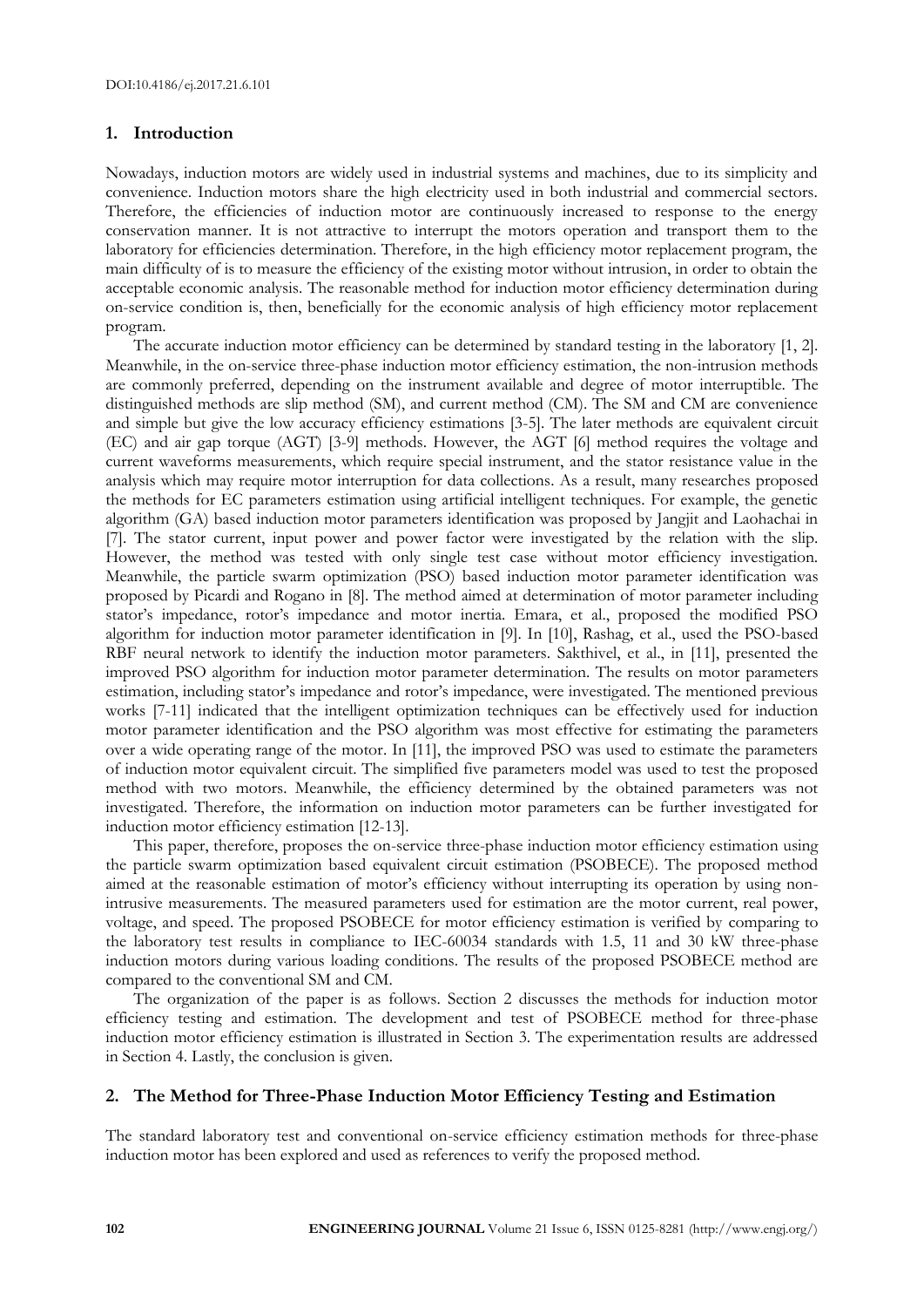## **2.1. Standards of Three-Phase Induction Motor Efficiency Testing**

The admittedly efficiency test for three phases induction motors efficiency are based on IEEE-112 and IEC60034 [1-2] standards. Both standards recommend shaft-torque measurement for accurate motor efficiency determination. In the shaft-torque method, the input power can be directly measured by the power meter and the power output of the motor can be computed by

$$
P_{mech} = \frac{2\pi N}{60}T\tag{1}
$$

Therefore, the motor efficiency can be accurately obtained by

$$
Eff = \frac{P_{mech}}{P_{elec}} \times 100\%
$$
 (2)

where

*Eff* is the efficiency of motor  $(\%)$ ,

*Pelec* is the electrical power input to motor (W),

$$
P_{mech}
$$
 is the mechanical power output of motor (W),

*N* is the rotor speed of motor (rpm), and

*T* is shaft torque output of motor (Nm).

## **2.2. On-Service Estimations for Three-Phase Induction Motor Efficiency**

The conventional on-service three-phase induction motor efficiency estimations are usually low accuracy due to few parameters measured. In the on-service three-phase induction motor efficiency estimation, the non-intrusion methods are commonly used, depending on the instrument available and degree of motor interruptible. The conventional on-service three-phase induction motor efficiency estimations are usually low accuracy due to few parameters measured. The simple distinguished methods are slip method (SM), and current method (CM) [1-4]. The motor efficiency computed by SM and CM are shown in Eq. (3) and Eq. (4), respectively.

$$
Eff = \frac{s_{meas}}{s_{rated}} \times \frac{P_{rated}}{P_{elec}} \times 100\%
$$
\n(3)

$$
Eff = \frac{I_{meas}}{I_{rated}} \times \frac{P_{rated}}{P_{elec}} \times 100\%
$$
\n
$$
\tag{4}
$$

where

*meas s* is the motor slip measured during operation,

*rated s* is the motor rated slip,

*Prated* is the motor rated power (W),

*meas I* is the motor current measured during operation (A), and

 $I_{rated}$  is the motor rated current (A).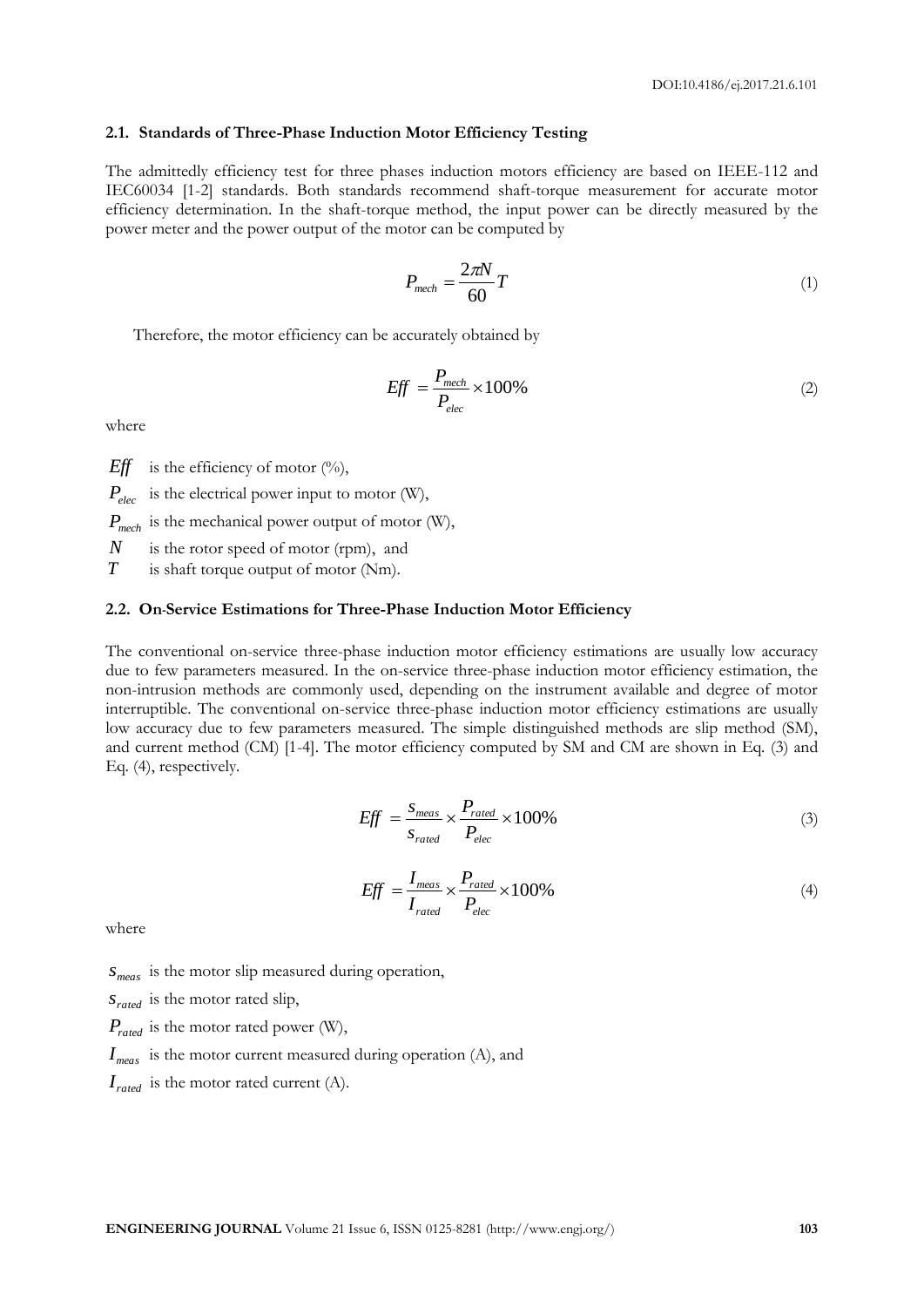# **3. Development and Test of PSOBECE Method**

# **3.1. Laboratory Testing for Three-Phase Induction Motor Efficiency Determination**

In this paper, the laboratory test incompliance to the standards was conducted for verifying the accuracy of proposed method, comparing to others on-site three phases motor efficiency estimation methods. The 1.5, 11 and 30 kW three-phase induction motors are used for investigation. The motor efficiency test by shafttorque method is illustrated in Fig. 1.



Fig. 1. Diagram of laboratory testing for three-phase induction motor efficiency determination.

The testing process based on the shaft torques method recommended by IEC60034 standards was carried out for the motors' power outputs. Then, the motors' efficiencies at the load factor of 10, 20, 30, …, 100% are obtained by Eq. (1) and Eq. (2).

# **3.2. PSOBECE Problem Formulation**

The motor EC addressed in Fig. 2 is used for PSOBECE method. The six parameters are estimated using PSO from the measurable variables without disturbing the motor operation, including current, voltage, real power, power factor, and slip. The six EC parameters, with slip affect, indicated in Fig. 2, are as follows [3]:

- *X*1 is the stator leakage reactance (Ohm),
- $R_1$  is the stator resistance (Ohm),
- $X_m$  is the magnetizing reactance (Ohm),
- *Rc* is the core loss resistance (Ohm),
- $X_2$  is the rotor leakage reactance (Ohm), and
- $R_2$  is the rotor resistance (Ohm).



Fig. 2. The induction motor EC (where *s* is the rotor slip).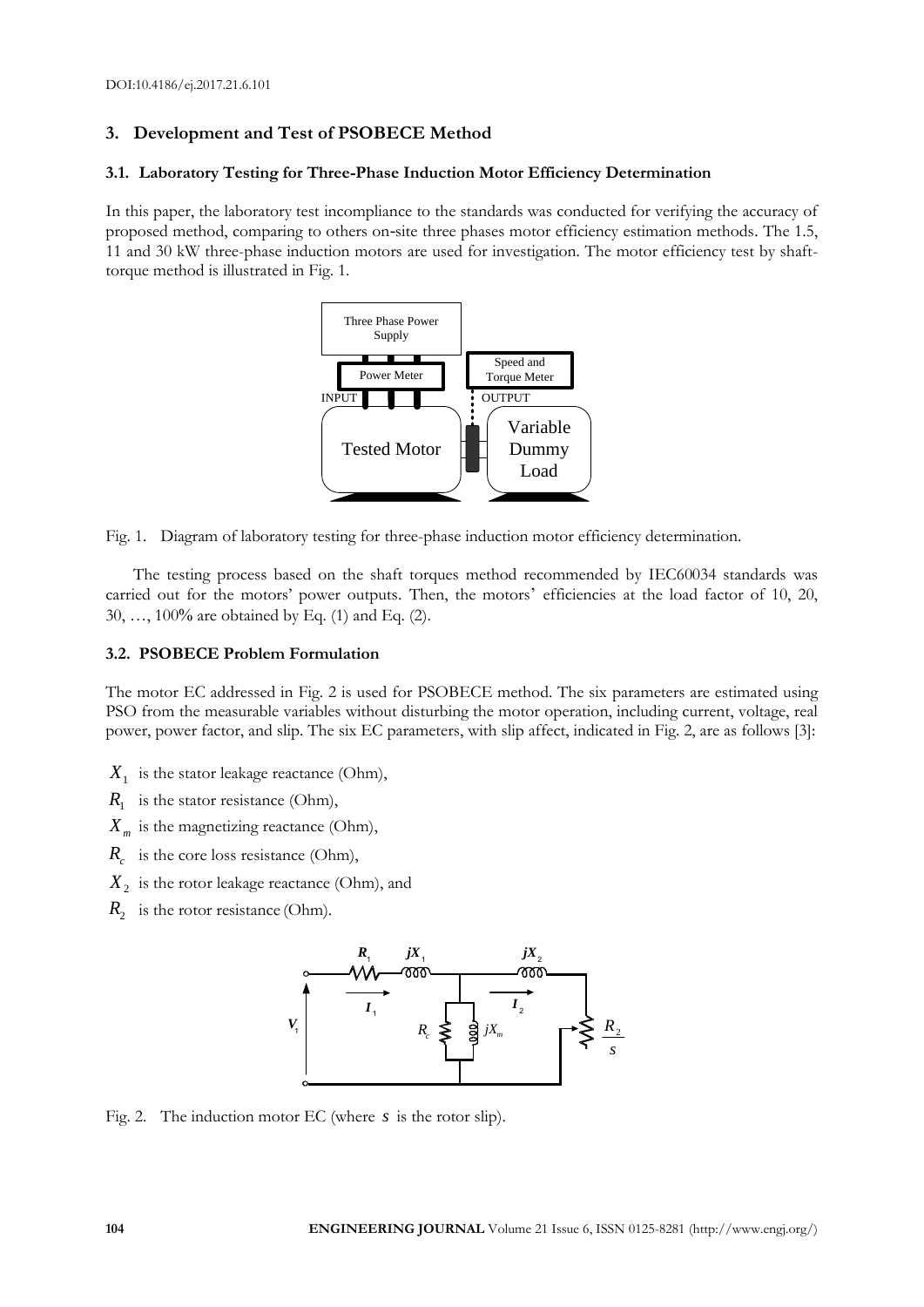The set of populations in PSO [12] formulation can be expressed as,

$$
\mathbf{P}^{\mathbf{i}(\mathbf{m})} = \left[ \rho_1^{\mathbf{i}(m)} \rho_2^{\mathbf{i}(m)} \rho_3^{\mathbf{i}(m)} \rho_4^{\mathbf{i}(m)} \rho_5^{\mathbf{i}(m)} \rho_6^{\mathbf{i}(m)} \right] = \left[ X_1^{\mathbf{i}(m)} R_1^{\mathbf{i}(m)} X_2^{\mathbf{i}(m)} R_2^{\mathbf{i}(m)} X_m^{\mathbf{i}(m)} R_c^{\mathbf{i}(m)} \right]
$$
(5)

$$
\mathbf{P}^{(m)} = \left[\mathbf{P}^{1(m)}\mathbf{P}^{2(m)}...\mathbf{P}^{N(m)}\right]^T
$$
 (6)

where

 $\mathbf{P}^{i(\mathbf{m})}$  is the sub-matrix of the particle i in the m-th iteration, and

 $\mathbf{P}^{(m)}$  is the matrix of all particles in the m-th iteration.

The objective function is to minimize the evaluation value  $(EV)$  as,

$$
EV = \left(\frac{I_{cal}}{I_{meas}} - 1\right)^2 + \left(\frac{P_{cal}}{P_{meas}} - 1\right)^2 + \left(\frac{PF_{cal}}{PF_{meas}} - 1\right)^2 \tag{7}
$$

where

 $I_{cal}$ *, I<sub>meas</sub>* are the motor current obtained by analyzing the EC and by actual measurement, respectively,  $P_{cal}$ *P*<sub>*meas*</sub> are the motor real power obtained by analyzing the EC and by actual measurement, respectively, and

PF<sub>cal</sub>, PF<sub>meas</sub> are the motor power factor obtained by analyzing the EC and by actual measurement, respectively.

Thereafter, the PSO algorithm [12] is used to solve the minimization problem. The PSOBECE computational procedure can be illustrated as follows:

Step1: Obtain measurement value of  $I_{meas}$ ,  $P_{meas}$ ,  $PF_{meas}$ , Step 2: Initialize  $P^{(0)} = [P^{1(0)}P^{2(0)}...P^{N(0)}]^T$ , randomly, Step 3: Set  $m = 0$ ,  $\mathbf{v}^{i(0)} = [0]_{1 \times 6}$ , for all *i*, Step 4: Compute  $I_{cal}^{i(m)}$ ,  $P_{cal}^{i(m)}$ ,  $P_{cal}^{i(m)}$  of  $\mathbf{P}^{i(m)}$ , for all *i*, Step 5: Compute  $EV^{i(m)}$ , for all *i*, Step 6: Obtain the personal best (*pbest<sup>i(m)</sup>*) which are  $P^{i(m)}$  that provide the minimum  $EV$  of the particle *i* and global best ( $gbest$ <sup>(m)</sup>)</sup> which is  $\mathbf{P}^{i(m)}$  that provide the minimum  $EV$ among all particle in swarm, Step 7: If the  $EV^{i(m)}$  computed by *gbest<sup>(m)</sup>* is less than 0.001 or m = 100, **go to Step 11**, Step 8: Compute the velocity as,  $\mathbf{v}^{i(m)} = \left[ v_1^{i(m)} v_2^{i(m)} v_3^{i(m)} v_4^{i(m)} v_5^{i(m)} v_6^{i(m)} \right],$  $v_j^{(m)} = w \cdot v_j^{(m-1)} + C_1 \cdot rand_1 \cdot (pbest_j^{(m)} - \rho_j^{(m)}) + C_2 \cdot rand_2 \cdot (gbest_j^{(m)} - \rho_j^{(m)}),$ Step 9: Update the particle by  $\mathbf{P}^{i(m+1)} = \mathbf{P}^{i(m)} + \mathbf{v}^{i(m)}$ , Step 10:  $m = m + 1$ , go to Step 4, Step 11: **Stop**.

where *w* is the weighting factor;  $C_1$ ,  $C_2$  are the constants acceleration factors, whereas, *rand<sub>1</sub>* and *rand*<sub>2</sub> are uniform random numbers. In this research  $C_1$ ,  $C_2$  and w used are 1, and the number of particle, N in Eq. (6), is 1000.

The EC parameters as indicated in Fig. 2 are the output of the computational procedure. As a results, the motor air-gap power  $(P_{ag})$  can be obtained by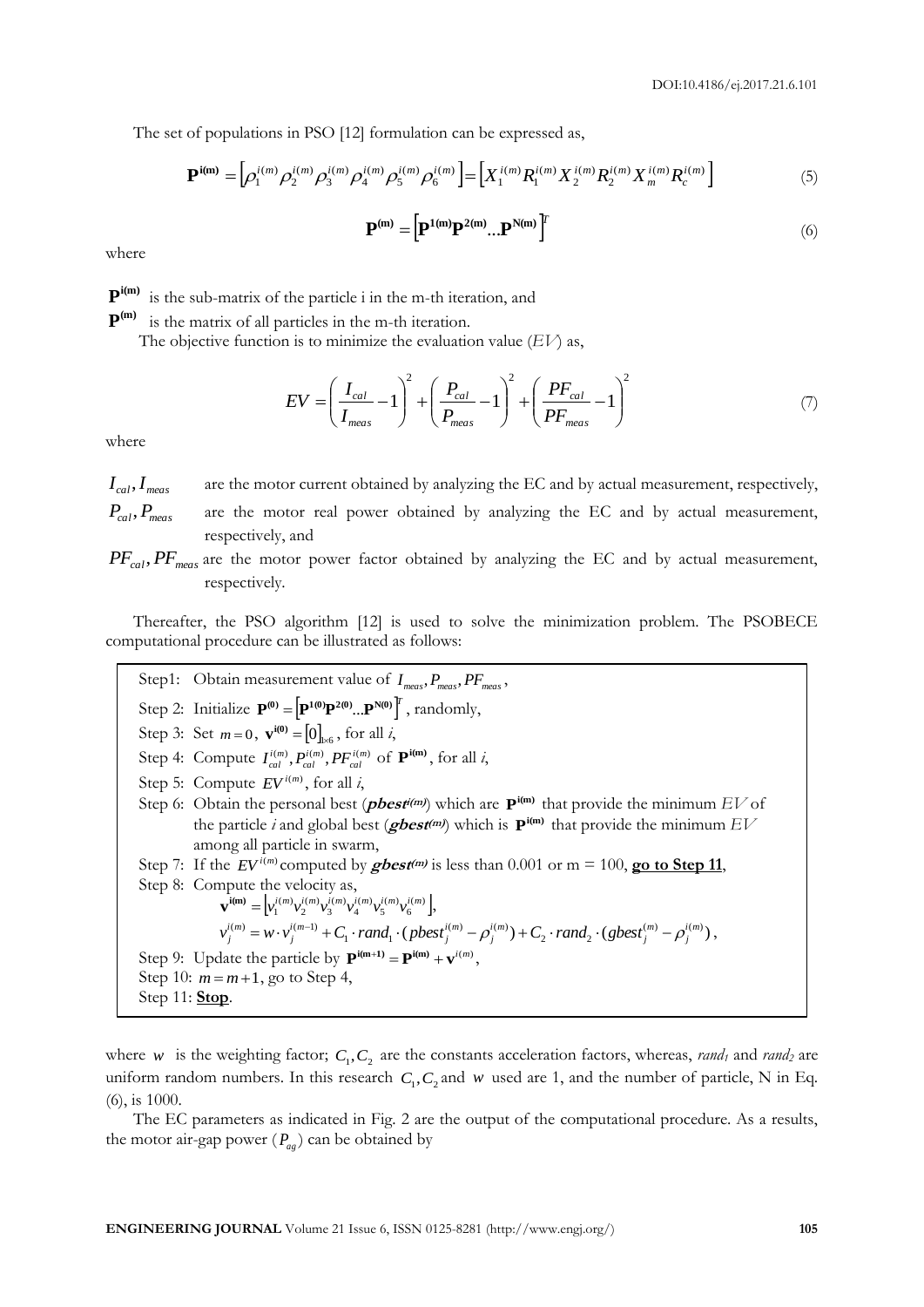$$
P_{ag} = I_2^2 \left(\frac{R_2}{s}\right) \tag{8}
$$

Then, the motor's efficiency at the measured condition can be determined by

$$
Eff = \frac{(P_{ag} - P_{msloss})}{P_{elec}} \times 100\%
$$
\n(9)

where  $P_{msloss}$  is the motor mechanical plus stray loss (kW). In this paper, the values of motor mechanical plus stray loss recommended by [1] are used.

#### **4. Experimentation Results**

The 1.5, 11 and 30 kW three-phase induction motors have been tested by the method presented in Section 3.1. The motor's efficiencies at the load factor of 10, 20, 30, …, 100%, are obtained by the shaft-torque method and used for reference. The efficiencies estimated by SM, CM, and the proposed PSOBECE methods of all tested motor, are shown in Fig. 3 to Fig. 5 respectively. The example of the experimentation results of the proposed method with 100 PSO runs for 80% loading of the 30 kW tested motor are shown in Fig. 6.



Fig. 3. The efficiencies of the investigated motors obtained by shaft torque, SM, CM, and PSOBECE methods for the 1.5 kW tested motor.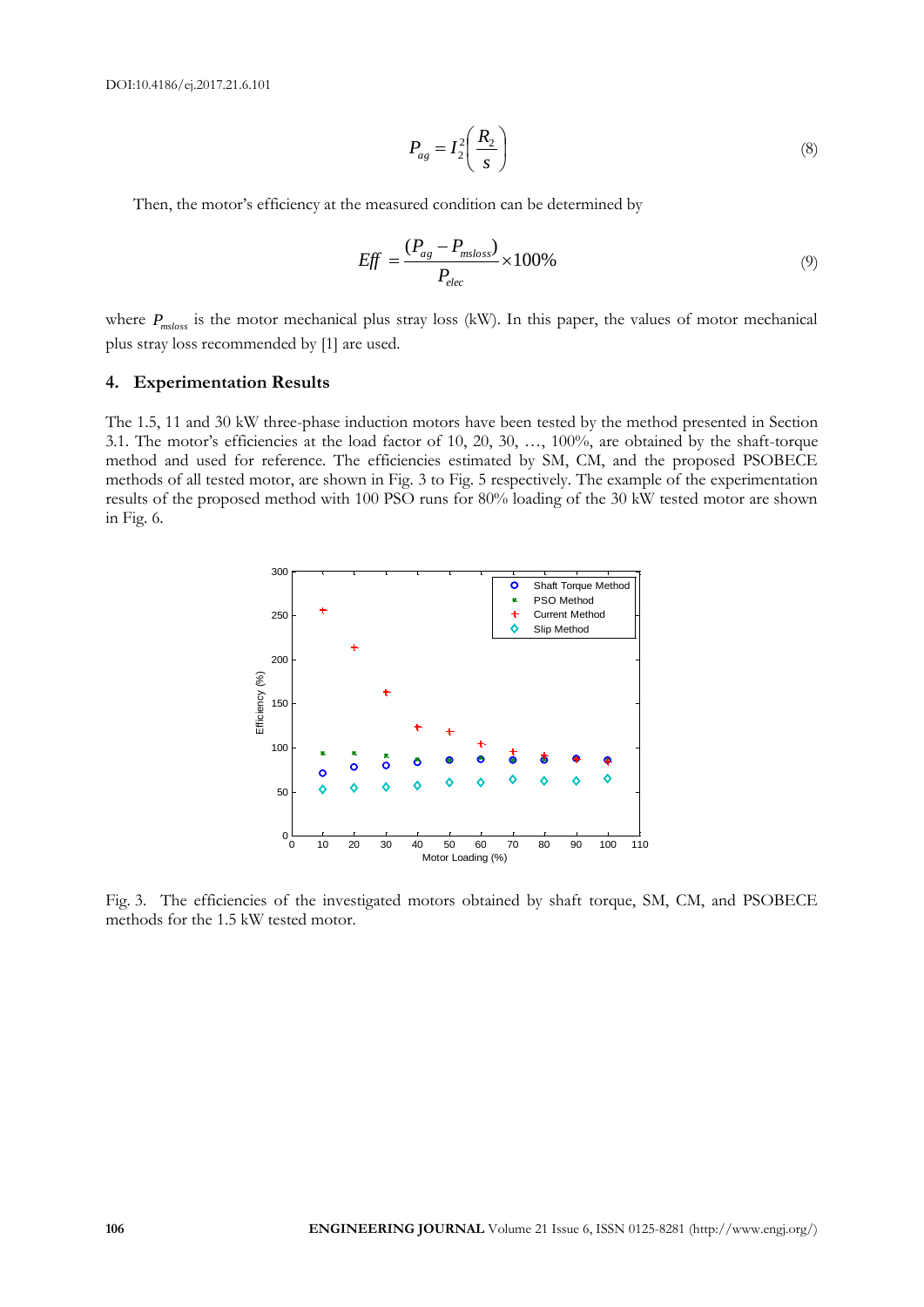

Fig. 4. The efficiencies of the investigated motors obtained by shaft torque, SM, CM, and PSOBECE methods for the 11 kW tested motor.



Fig. 5. The efficiencies of the investigated motors obtained by shaft torque, SM, CM, and PSOBECE methods for the 30 kW tested motor.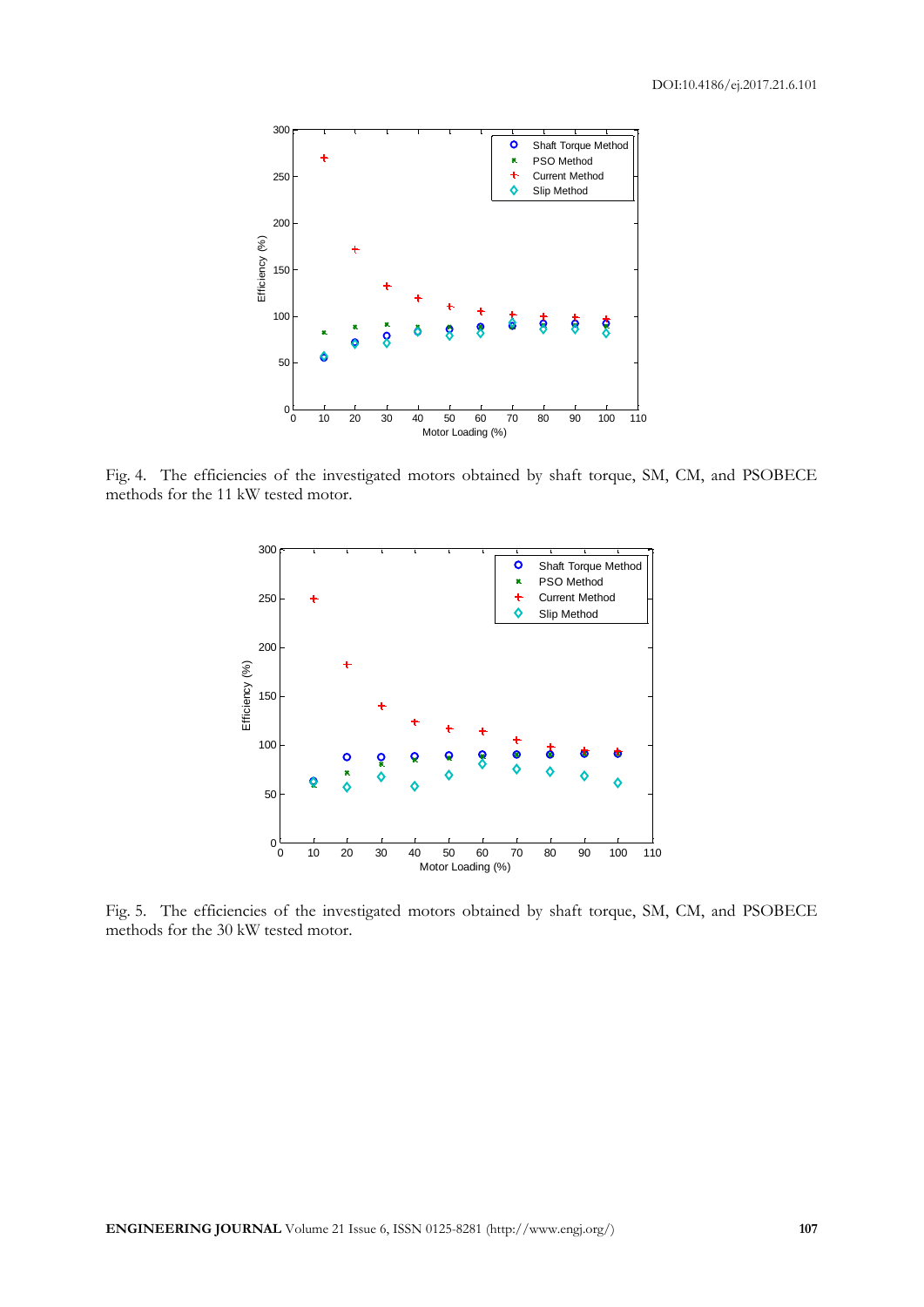

Fig. 6. One hundred trials of efficiencies estimated by the proposed PSOBECE method for the 30 kW tested motor

The results shown that the CM provides better efficiency estimation than those of SM for the loading 50% of motor rated power and higher. Contrariwise, the SM results in higher accuracies induction motor efficiencies estimations than those of CM at the motor loading lower than 50% of motor rated power. Meanwhile, The proposed PSOBECE method for induction motor efficiency estimation results in the minimum root mean square error mismatch to shaft-torque method for the estimation of induction motor operated at 50% of rated power and above as shown in Table 1 to Table 3.

| Load                                               | Input | Output | Test<br>Efficiency | <b>Current Method</b> |              | Slip Method    |                           | PSO Method<br>(Proposed) |              |
|----------------------------------------------------|-------|--------|--------------------|-----------------------|--------------|----------------|---------------------------|--------------------------|--------------|
| $(^{0}_{0})$                                       | (kW)  | (kW)   | $(^{0}_{0})$       | Eff.                  | Error        | Eff.           | Error                     | Eff.                     | Error        |
|                                                    |       |        |                    | (0/0)                 | $(\%$ point) | $\binom{0}{0}$ | $\left(\frac{9}{2}$ point | $\binom{0}{0}$           | $(\%$ point) |
| 10.0                                               | 0.33  | 0.23   | 71.00              | 255.35                | 184.35       | 51.95          | 19.05                     | 93.69                    | 22.69        |
| 20.0                                               | 0.40  | 0.31   | 78.00              | 213.97                | 135.97       | 53.57          | 24.43                     | 93.31                    | 15.31        |
| 30.0                                               | 0.55  | 0.44   | 79.20              | 162.83                | 83.63        | 54.55          | 24.65                     | 90.64                    | 11.44        |
| 40.0                                               | 0.80  | 0.67   | 83.20              | 123.53                | 40.33        | 56.25          | 26.95                     | 86.61                    | 3.41         |
| 50.0                                               | 0.85  | 0.73   | 85.50              | 117.82                | 32.32        | 60.50          | 25.00                     | 85.36                    | 0.14         |
| 60.0                                               | 1.07  | 0.92   | 86.30              | 103.90                | 17.60        | 60.08          | 26.22                     | 88.16                    | 1.86         |
| 70.0                                               | 1.25  | 1.07   | 85.80              | 95.29                 | 9.49         | 63.43          | 22.37                     | 85.50                    | 0.30         |
| 80.0                                               | 1.39  | 1.19   | 85.80              | 91.09                 | 5.29         | 61.66          | 24.14                     | 86.53                    | 0.73         |
| 90.0                                               | 1.59  | 1.39   | 87.10              | 86.57                 | 0.53         | 61.99          | 25.11                     | 87.04                    | 0.06         |
| 100.0                                              | 1.77  | 1.52   | 85.60              | 84.00                 | 1.60         | 64.16          | 21.44                     | 85.33                    | 0.27         |
| Root Mean Square Error (Total)<br>$=$              |       |        |                    | 25.01                 |              | 7.60           |                           | 2.99                     |              |
| Root Mean Square Error (<50% Load)<br>$=$          |       |        |                    | 61.79                 |              | 11.97          |                           | 7.47                     |              |
| Root Mean Square Error ( $\geq 50\%$ Load))<br>$=$ |       |        |                    |                       | 6.40         |                | 9.84                      |                          | 0.34         |

Table 1. The overall root means square mismatch to shaft torque method of CM, SM, and PSOBECE for 1.5 kW tested motor.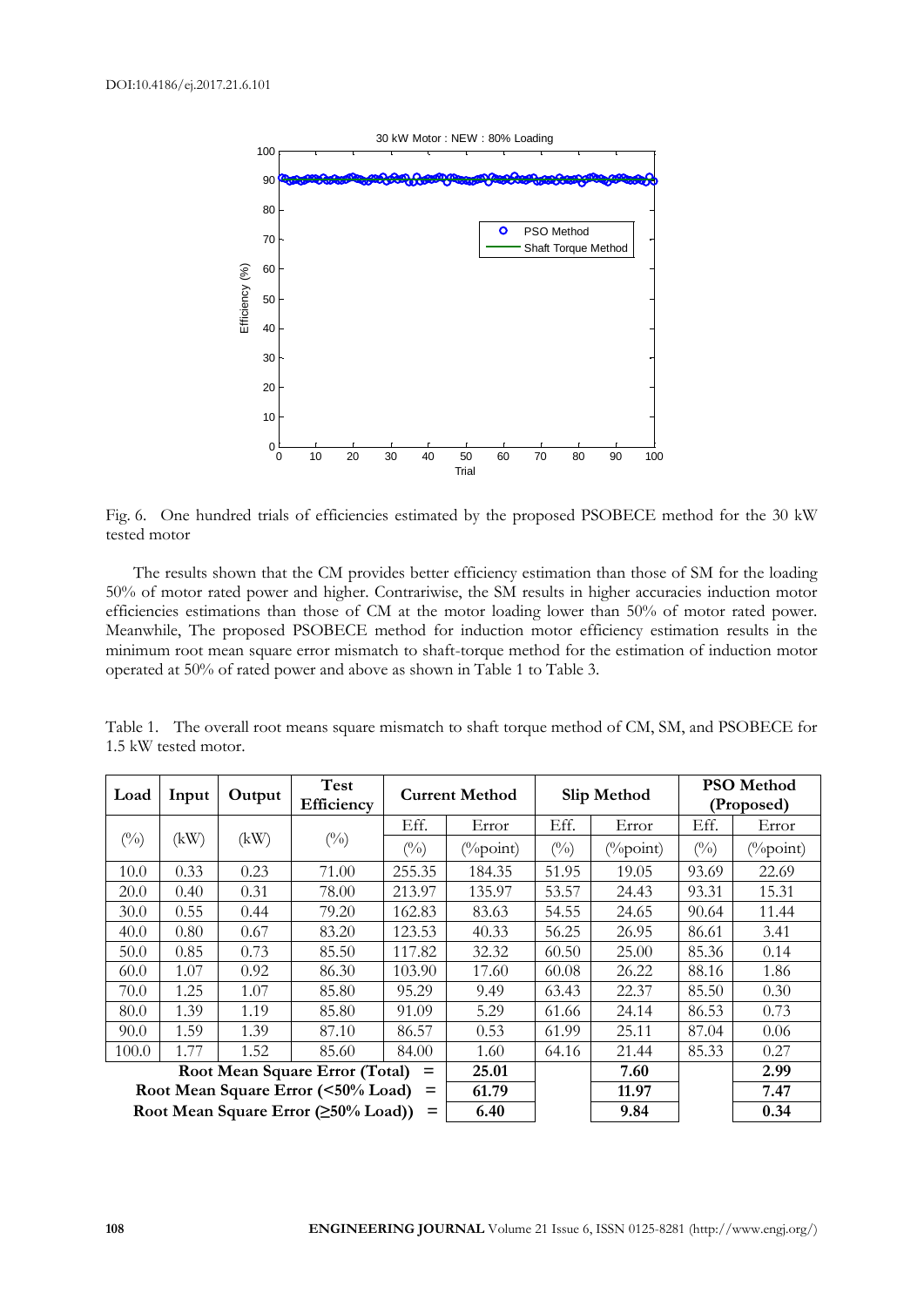| Load                                               | Input | Output | Test<br>Efficiency | <b>Current Method</b> |                     | Slip Method    |              | <b>PSO</b> Method<br>(Proposed) |                     |
|----------------------------------------------------|-------|--------|--------------------|-----------------------|---------------------|----------------|--------------|---------------------------------|---------------------|
| $(^{0}_{0})$                                       | (kW)  | (kW)   | $(^{0}_{0})$       | Eff.                  | Error               | Eff.           | Error        | Eff.                            | Error               |
|                                                    |       |        |                    | $\binom{0}{0}$        | $(^{0}/_{0}$ point) | $\binom{0}{0}$ | $(\%$ point) | $\binom{0}{0}$                  | $(^{0}/_{0}$ point) |
| 10.0                                               | 1.98  | 1.10   | 55.27              | 286.42                | 231.15              | 33.33          | 21.94        | 82.78                           | 27.51               |
| 20.0                                               | 3.18  | 2.19   | 68.76              | 181.41                | 112.65              | 48.43          | 20.33        | 90.00                           | 21.24               |
| 30.0                                               | 4.15  | 3.28   | 78.84              | 144.90                | 66.06               | 53.01          | 25.83        | 91.22                           | 12.38               |
| 40.0                                               | 5.63  | 4.66   | 82.85              | 117.23                | 34.38               | 54.71          | 28.14        | 90.53                           | 7.68                |
| 50.0                                               | 6.36  | 5.44   | 85.46              | 112.23                | 26.77               | 55.35          | 30.11        | 90.29                           | 4.83                |
| 60.0                                               | 7.58  | 6.51   | 85.81              | 101.91                | 16.10               | 58.05          | 27.76        | 87.21                           | 1.40                |
| 70.0                                               | 8.64  | 7.42   | 85.80              | 98.46                 | 12.66               | 61.11          | 24.69        | 87.59                           | 1.79                |
| 80.0                                               | 10.76 | 9.24   | 85.93              | 91.78                 | 5.85                | 67.47          | 18.46        | 87.39                           | 1.46                |
| 90.0                                               | 11.42 | 9.80   | 85.83              | 92.04                 | 6.21                | 71.28          | 14.55        | 87.06                           | 1.23                |
| 100.0                                              | 12.85 | 11.00  | 85.60              | 89.03                 | 3.43                | 68.48          | 17.12        | 88.48                           | 2.88                |
| Root Mean Square Error (Total)<br>$=$              |       |        |                    | 27.00                 |                     | 7.41           |              | 3.82                            |                     |
| Root Mean Square Error (<50% Load)<br>$=$          |       |        |                    | 66.93                 |                     | 12.13          |              | 9.42                            |                     |
| Root Mean Square Error ( $\geq 50\%$ Load))<br>$=$ |       |        |                    |                       | 5.82                |                | 9.33         |                                 | 1.06                |

Table 2. The overall root means square mismatch to shaft torque method of CM, SM, and PSOBECE for 11 kW tested motor.

Table 3. The overall root means square mismatch to shaft torque method of CM, SM, and PSOBECE for 30 kW tested motor.

| Load                                               | Input | Output | Test<br>Efficiency | <b>Current Method</b> |                     | Slip Method  |              | <b>PSO</b> Method<br>(Proposed) |              |
|----------------------------------------------------|-------|--------|--------------------|-----------------------|---------------------|--------------|--------------|---------------------------------|--------------|
| $(^{0}/_{0})$                                      | (kW)  | (kW)   | $(^{0}_{0})$       | Eff.                  | Error               | Eff.         | Error        | Eff.                            | Error        |
|                                                    |       |        |                    | $\binom{0}{0}$        | $(^{0}/_{0}$ point) | $(^{0}_{0})$ | $(\%$ point) | (0/0)                           | $(\%$ point) |
| 10.0                                               | 4.87  | 3.07   | 63.13              | 249.96                | 186.83              | 61.66        | 1.47         | 58.51                           | 4.62         |
| 20.0                                               | 7.12  | 6.18   | 86.87              | 182.11                | 95.24               | 56.19        | 30.68        | 71.09                           | 15.78        |
| 30.0                                               | 10.44 | 9.09   | 87.11              | 140.09                | 52.98               | 67.05        | 20.06        | 80.10                           | 7.01         |
| 40.0                                               | 13.90 | 12.21  | 87.83              | 123.68                | 35.85               | 57.54        | 30.29        | 84.51                           | 3.32         |
| 50.0                                               | 16.04 | 14.34  | 89.37              | 116.53                | 27.16               | 68.56        | 20.81        | 86.84                           | 2.53         |
| 60.0                                               | 18.63 | 16.79  | 90.10              | 113.30                | 23.20               | 80.52        | 9.58         | 88.16                           | 1.94         |
| 70.0                                               | 23.89 | 21.56  | 90.27              | 104.52                | 14.25               | 75.36        | 14.91        | 89.74                           | 0.53         |
| 80.0                                               | 26.13 | 23.56  | 90.18              | 97.81                 | 7.63                | 72.72        | 17.46        | 89.53                           | 0.65         |
| 90.0                                               | 29.31 | 26.49  | 90.38              | 93.95                 | 3.57                | 68.24        | 22.14        | 90.45                           | 0.07         |
| 100.0                                              | 32.67 | 29.59  | 90.56              | 93.13                 | 2.57                | 61.21        | 29.35        | 91.04                           | 0.48         |
| Root Mean Square Error (Total)<br>$=$              |       |        |                    | 22.28                 |                     | 6.83         |              | 1.85                            |              |
| Root Mean Square Error (<50% Load)<br>$=$          |       |        |                    | 54.81                 |                     | 11.89        |              | 4.55                            |              |
| Root Mean Square Error ( $\geq 50\%$ Load))<br>$=$ |       |        |                    |                       | 6.58                |              | 8.17         |                                 | 0.56         |

Moreover, the proposed PSOBECE method provides the lowest root mean square error for the estimation of induction motor operated at below 50% of rated power comparing to those of estimated by CM and SM. The overall root mean square error, for the estimation of induction motors operated at 10%- 100% of rated power loading, of the proposed PSOBECE method are 2.99% (1.5kW), 3.82% (11kW) and 1.85% (30kW) mismatch to shaft-torque method, which are the lowermost to CM and SM.

# **5. Conclusion**

This paper proposed the PSOBECE method for the on-service three-phase induction motor efficiency estimation. The proposed method was authenticated by comparing to the standard laboratory efficiency test